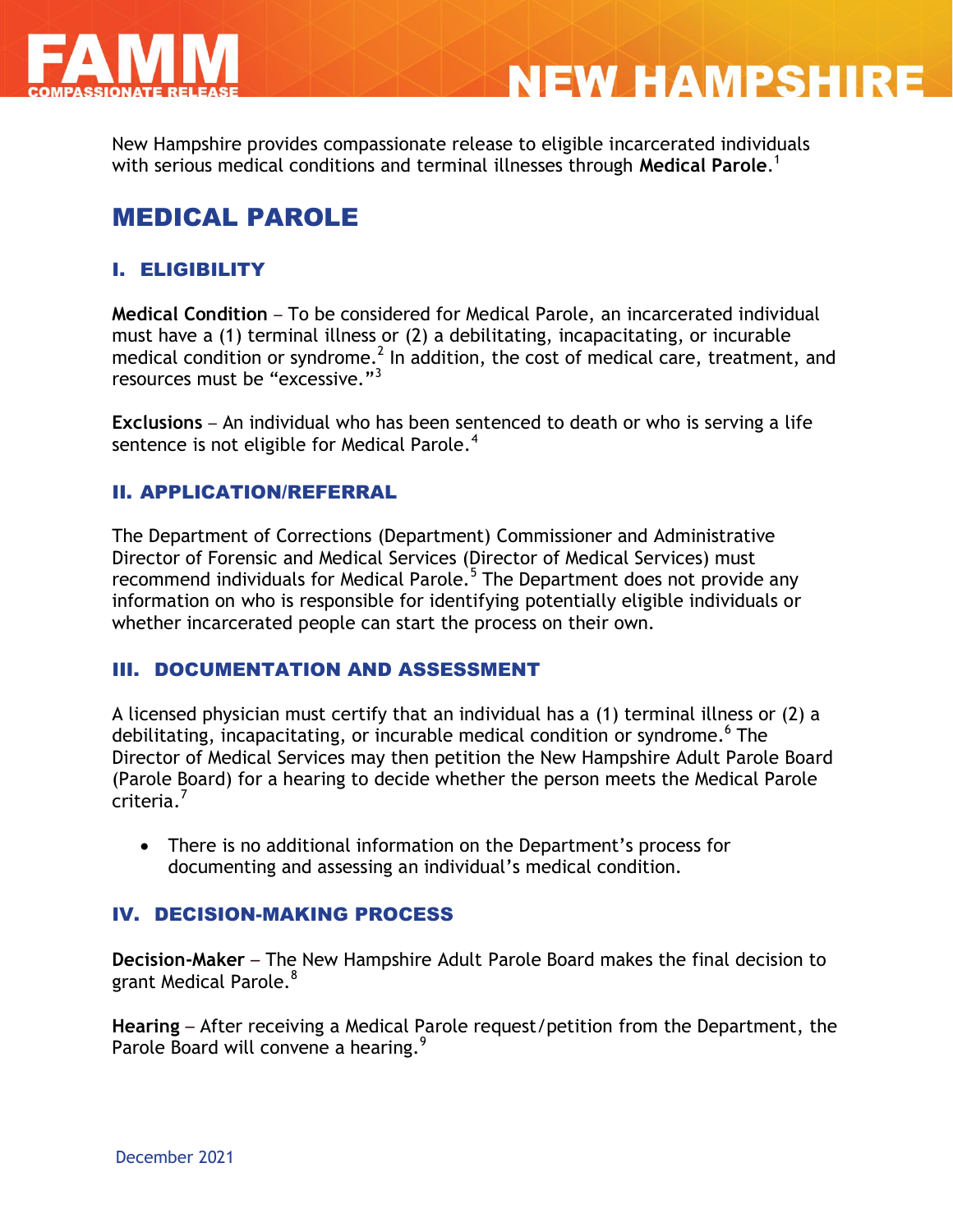- A hearing panel, consisting of three Parole Board members, holds each parole hearing, including those for Medical Parole.<sup>10</sup>
- The Department's Director of Medical Services, or a designee, is required to submit "parole plans" to the Board for individuals who meet the medical eligibility criteria<sup>11</sup> and attend Medical Parole hearings to answer the hearing panel's questions. 12
- The Parole Board will only grant Medical Parole if a majority of the hearing panel finds that, in addition to meeting the medical criteria, there is a "reasonable probability" that the individual (1) will not be a danger to the public; (2) will not violate the law while on Medical Parole; and (3) will be a "good citizen." $^{13}$

**Conditions** – The Parole Board can require individuals on Medical Parole to (1) obtain periodic medical examinations and (2) comply with any other parole conditions it sets.  $14$ 

## V. POST-DECISION

**Effect of Medical Parole Request on other Parole or Release Eligibility** – The Medical Parole statute and rules do not address the effect of Medical Parole on eligibility for parole or other forms of early release.

**Denials and Appeal Rights** – There is nothing in New Hampshire law, or Department or Parole Board rules, that references any appeal rights.

**Revocation/Termination** – The Board generally requests periodic medical examinations and reports for those released on Medical Parole.<sup>15</sup> The Director of Medical Services reviews any post-parole medical information and reports the findings to the Board.<sup>16</sup> If, after reviewing those findings, the Board determines an individual no longer has a debilitating or terminal condition, it will revoke Medical Parole and order the individual's return to state custody.<sup>17</sup>

**Other Medical Expenses After Release** – Note that the state is responsible for all Medicaid costs incurred ("net of federal reimbursement") for individuals granted Medical Parole **until** the earliest date parole could have been granted if they had not been granted Medical Parole.<sup>18</sup>

## VI. REPORTING/STATISTICS

The Board is not required by law to report on the number of Medical Parole requests that it grants or denies, and it has not published any relevant statistics.

• In response to FAMM's request for information on the number of requests the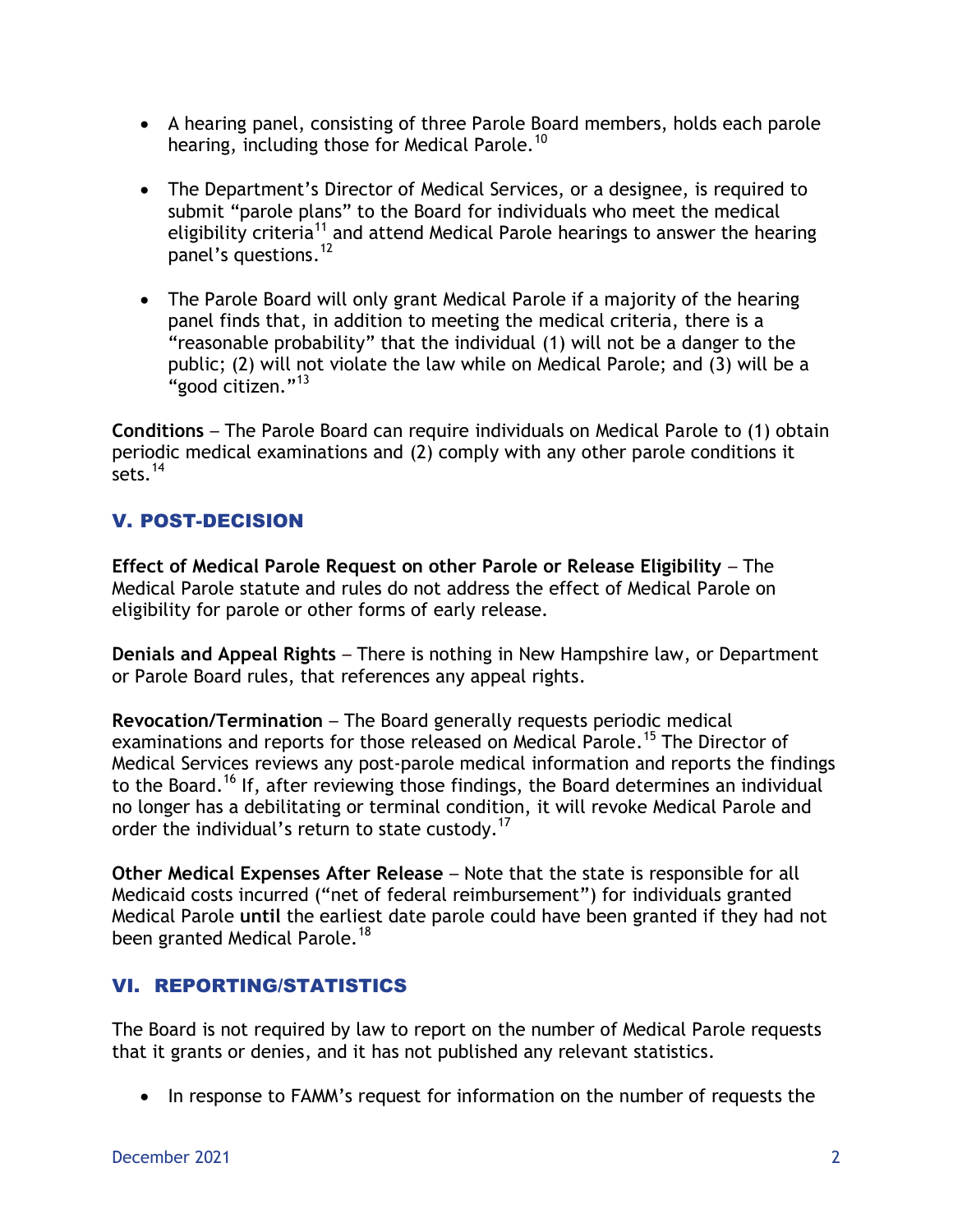Board granted in 2019 and 2020, the Board responded that it does not generate or maintain reports for individuals requesting Medical Parole.<sup>19</sup>

# NEW HAMPSHIRE COMPASSIONATE RELEASE PRIMARY LEGAL SOURCES

#### MEDICAL PAROLE

#### **Statute**

New Hampshire Revised Statutes, § 651-A:10-a (2020), available through the General Court of New Hampshire, [http://www.gencourt.state.nh.us/rsa/html/LXII/651-A/651-A-10-a.htm.](http://www.gencourt.state.nh.us/rsa/html/LXII/651-A/651-A-10-a.htm)

#### **Regulations**

New Hampshire Code of Administrative Rules, Parole (Par) 303 (2020), available through the General Court of New Hampshire, [http://gencourt.state.nh.us/rules/state\\_agencies/par.html.](http://gencourt.state.nh.us/rules/state_agencies/par.html)

# NOTES

\* *Id. means see prior note.*

 $1$  N.H. Rev. Stat. Ann. § 651-A:10-a; N.H. Code Admin. R. Par. 303.

<sup>2</sup> N.H. Rev. Stat. Ann. § 651-A:10-a (I) (a); N.H. Code Admin. R. Par. 303.02.

 $3$  N.H. Rev. Stat. Ann. § 651-A:10-a (I) (b).

 $<sup>4</sup>$  Id. at (VI).</sup>

 $<sup>5</sup>$  ld. at (I) and (II).</sup>

 $6$  Id. at (I) (a). Note that the New Hampshire Adult Parole Board can request that at least one additional licensed physician review and certify the incarcerated person's condition. Id.

 $<sup>7</sup>$  Id. at (II).</sup>

 $^8$  ld. at (l).

 $9$  N.H. Rev. Stat. Ann. §§ 651-A:10-a (I) and II; N.H. Code Admin. R. Par. 303.02.

<sup>10</sup> N.H. Rev. Stat. Ann. § 651-A:3.